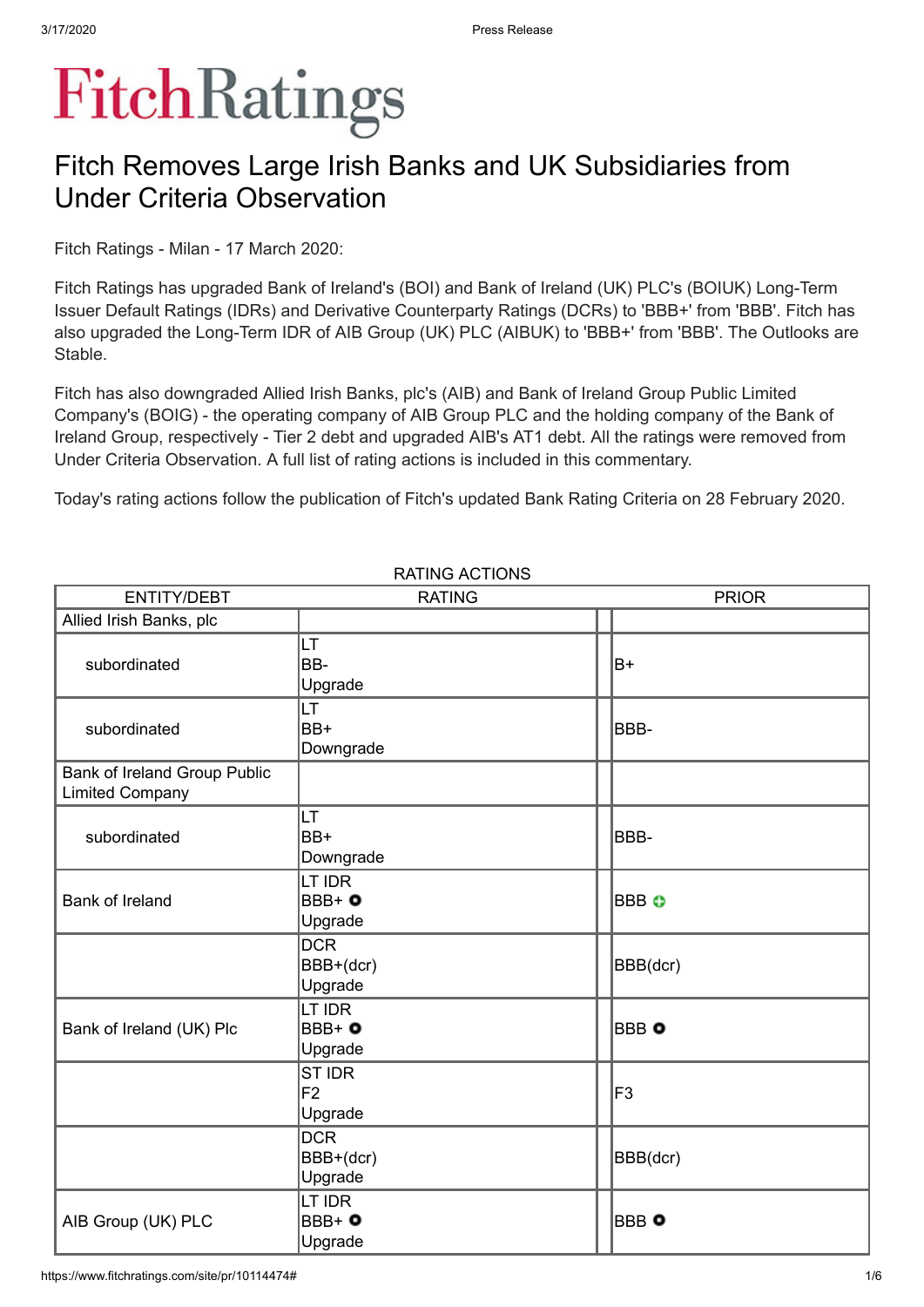#### **Key Rating Drivers**

#### BOIG, BOI, BOIUK

BOI's and BOIUK's Long-Term IDRs and DCRs have been upgraded to reflect that senior third-party liabilities are expected to benefit from resolution funds ultimately raised by BOIG, down-streamed to BOI and BOIUK (the latter through its direct parent bank BOI) and designed to protect these operating companies' (opcos) external senior creditors in a group failure. We expect the group will comply with MREL (minimum requirement for own funds and eligible liabilities) targets and that internal debt down-streamed to BOI will become junior to BOI's external liabilities by end-2022.

Fitch has also upgraded BOIUK's Short-Term IDR to 'F2', the baseline approach for a 'BBB+' Long-Term IDR under our updated banking criteria.

As a result of the upgrades, the IDRs of BOIUK are no longer based on its standalone risk profile as reflected by its 'bbb' Viability Rating (VR), but are instead based on our assessment of the protection offered to external senior bondholders.

BOIG's Tier 2 debt has been downgraded by one notch to reflect the change in baseline notching for lossseverity to two notches (from one previously) from its 'bbb' VR, since the bank does not meet the specific conditions under our updated criteria for applying one notch.

#### AIB, AIBUK

AIBUK's Long-Term IDR has been upgraded to reflect that external senior creditors are expected to benefit from resolution funds ultimately raised by AIB Group PLC, the group's holding company, and downstreamed to AIBUK through its direct parent bank AIB and designed to protect the OpCo's external senior creditors in a group failure. We expect the group will comply with MREL targets.

AIB's Tier 2 debt has been downgraded by one notch to reflect the change in baseline notching for lossseverity to two notches (from one previously) from the bank's 'bbb' VR since AIB does not meet the specific conditions under our criteria for applying one notch.

AIB's AT1 debt has been upgraded by one notch to reflect a change in baseline notching to four notches (from the previous five) from the bank's 'bbb' VR, reflecting a reduction in incremental non-performance risk. Our assessment is based on the group operating with CET1 ratio levels that are well above maximum distributable amount (MDA) thresholds and its intention to continue to do so in the future, despite some possible decline in CET1 ratio levels, as well as having comfortable levels of items available for distribution at end-2019.

#### **RATING SENSITIVITIES**

#### BOI, BOIUK

The IDRs and DCRs of BOI and BOIUK are sensitive to changes in BOI's VR and in the group being unable to meet its MREL through senior non-preferred debt and more junior instruments, or in failing to meet BOIUK's internal MREL, as this would reduce the level of protection for senior third-party liabilities.

BOI's VR remains sensitive to a successful execution of the group's strategy to improve cost efficiency and profitability and further progress in reducing the still high proportion of problem loans to levels more commensurate with higher-rated peers' while reducing capital encumbrance.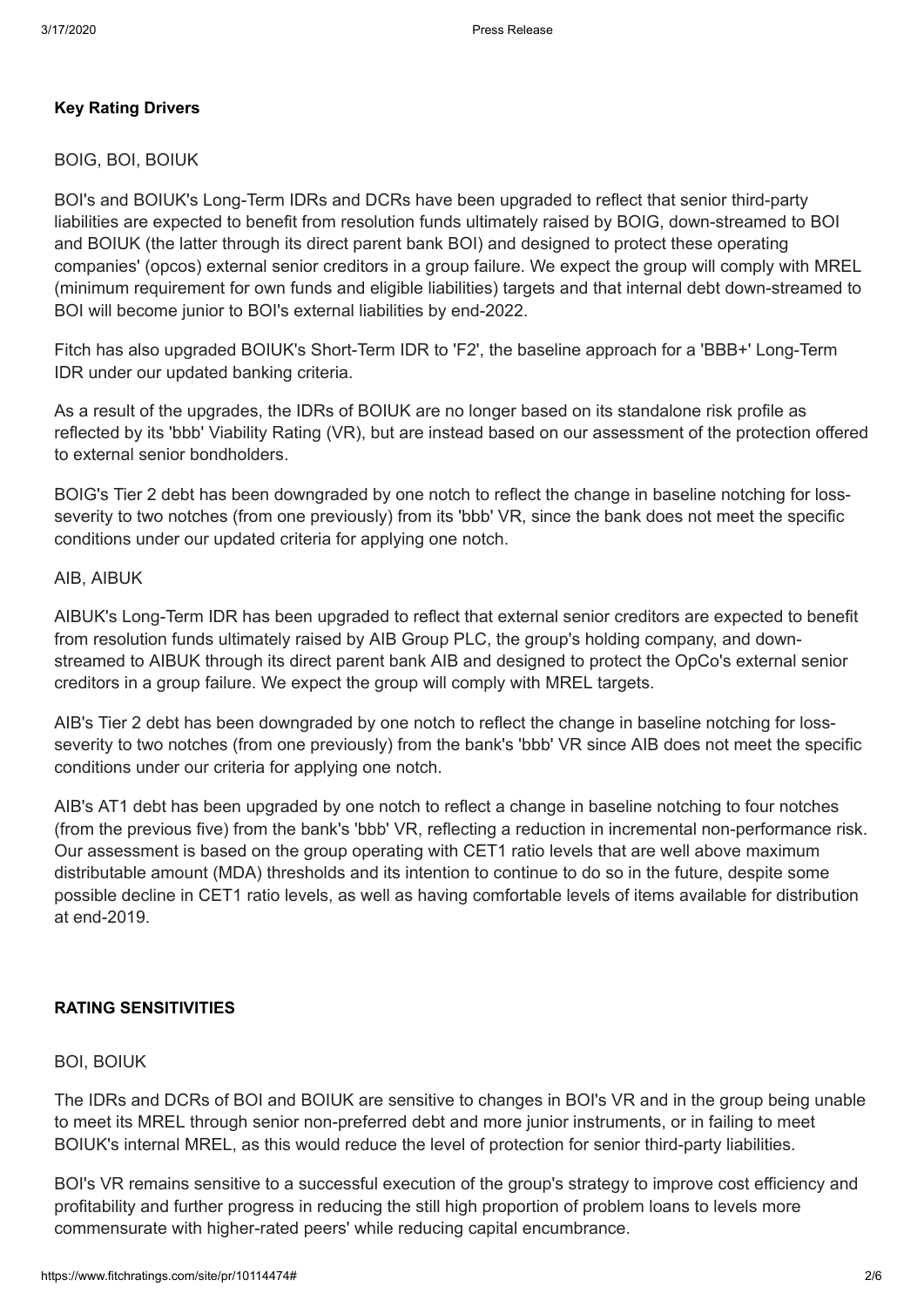#### 3/17/2020 Press Release

The VR could come under pressure if the post-Brexit relationship between the UK and the EU results in a less supportive environment for Irish or UK banks and negatively impacts asset quality and capitalisation or if the Irish economic environment is negatively impacted by the spread of the coronavirus. Negative pressure on the VR would also arise if the bank increases its risk appetite, for example, by materially increasing its exposure to commercial real estate. Negative rating action could also arise from a significant erosion of profitability.

#### AIBUK

The IDR of AIBUK is sensitive to changes in AIB's VR and in the group being unable to meet its MREL through senior non-preferred debt and more junior instruments, or in failing to meet its internal MREL, as this would reduce the level of protection for senior third-party liabilities.

Given the AIB Group PLC's (and AIB's) focus on a fairly small and volatile Irish market upside to the VR is limited. An upgrade will depend on the ability of the group to strengthen its company profile and profitability significantly and operate with a much lower risk appetite.

The ratings could come under pressure if the economic effect of the UK's decision to leave the EU is particularly severe for either Ireland as it could negatively impact asset quality and ultimately capitalisation or if the Irish economic environment is negatively impacted by the spread of the coronavirus. Negative pressure on the VR would also arise if the group increases its risk appetite.

## SUBORDINATED DEBT AND OTHER HYBRID SECURITIES

The ratings of the subordinated and hybrid instruments are primarily sensitive to a change in the banks' VRs from which they are notched, or to changes in their notching in accordance with our criteria and assumptions on non-performance risk.

## **Public Ratings with Credit Linkage to other ratings**

The ratings of Bank of Ireland (UK) Plc are directly linked to Bank of Ireland; a change in Fitch's assessment of the ratings of Bank of Ireland may result in a change in the ratings of Bank of Ireland (UK) Plc.

The ratings of AIB Group (UK) PLC are directly linked to Allied Irish Banks, plc; a change in Fitch's assessment of the ratings of Allied Irish Banks, plc may result in a change in the ratings of AIB Group (UK) PLC.

#### **ESG Considerations**

ESG issues are credit neutral or have only a minimal credit impact on the entity(ies), either due to their nature or the way in which they are being managed by the entity(ies). For more information on Fitch's ESG Relevance Scores, visit [www.fitchratings.com/esg.](https://www.fitchratings.com/esg)

Additional information is available on www.fitchratings.com

# **FITCH RATINGS ANALYSTS**

Primary Rating Analyst Francesca Vasciminno Senior Director +39 02 879087 225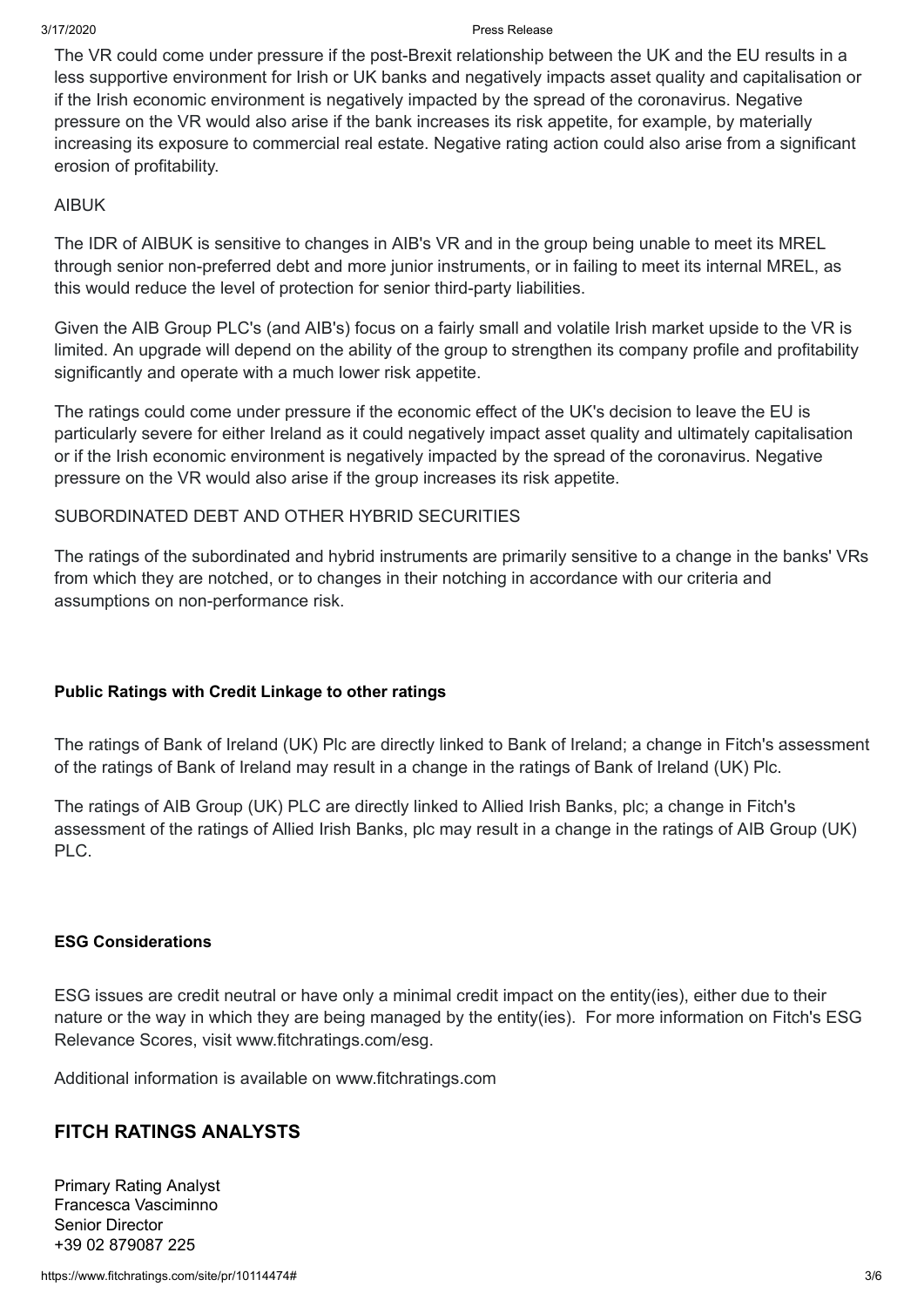Fitch Italia Società Italiana per il rating, S.p.A. Via Morigi, 6 Ingresso Via Privata Maria Teresa, 8 Milan 20123

Primary Rating Analyst Maria Shishkina Associate Director +44 20 3530 1379 Fitch Ratings Ltd 30 North Colonnade, Canary Wharf London E14 5GN

Secondary Rating Analyst Maria Shishkina Associate Director +44 20 3530 1379

Secondary Rating Analyst Francesca Vasciminno Senior Director +39 02 879087 225

Committee Chairperson Olivia Perney Managing Director +33 1 44 29 91 74

# **MEDIA CONTACTS**

Louisa Williams London +44 20 3530 2452 louisa.williams@thefitchgroup.com

# **Applicable Criteria**

Bank Rating [Criteria](https://www.fitchratings.com/site/re/10110041) (pub. 28 Feb 2020)

## **Additional Disclosures**

[Dodd-Frank](https://www.fitchratings.com/site/dodd-frank-disclosure/10114474) Rating Information Disclosure Form Solicitation Status [Endorsement](https://www.fitchratings.com/site/regulatory) Policy

# **DISCLAIMER**

ALL FITCH CREDIT RATINGS ARE SUBJECT TO CERTAIN LIMITATIONS AND DISCLAIMERS. PLEASE READ THESE LIMITATIONS AND DISCLAIMERS BY FOLLOWING THIS LINK: [HTTPS://WWW.FITCHRATINGS.COM/UNDERSTANDINGCREDITRATINGS](https://www.fitchratings.com/UNDERSTANDINGCREDITRATINGS). IN ADDITION, THE FOLLOWING https://www.fitchratings.com/site/dam/jcr:6b03c4cd-611d-47ec-b8f1- 183c01b51b08/Rating%20Definitions%20-%203%20May%202019%20v3%206-11-19.pdf DETAILS FITCH'S RATING DEFINITIONS FOR EACH RATING SCALE AND RATING CATEGORIES, INCLUDING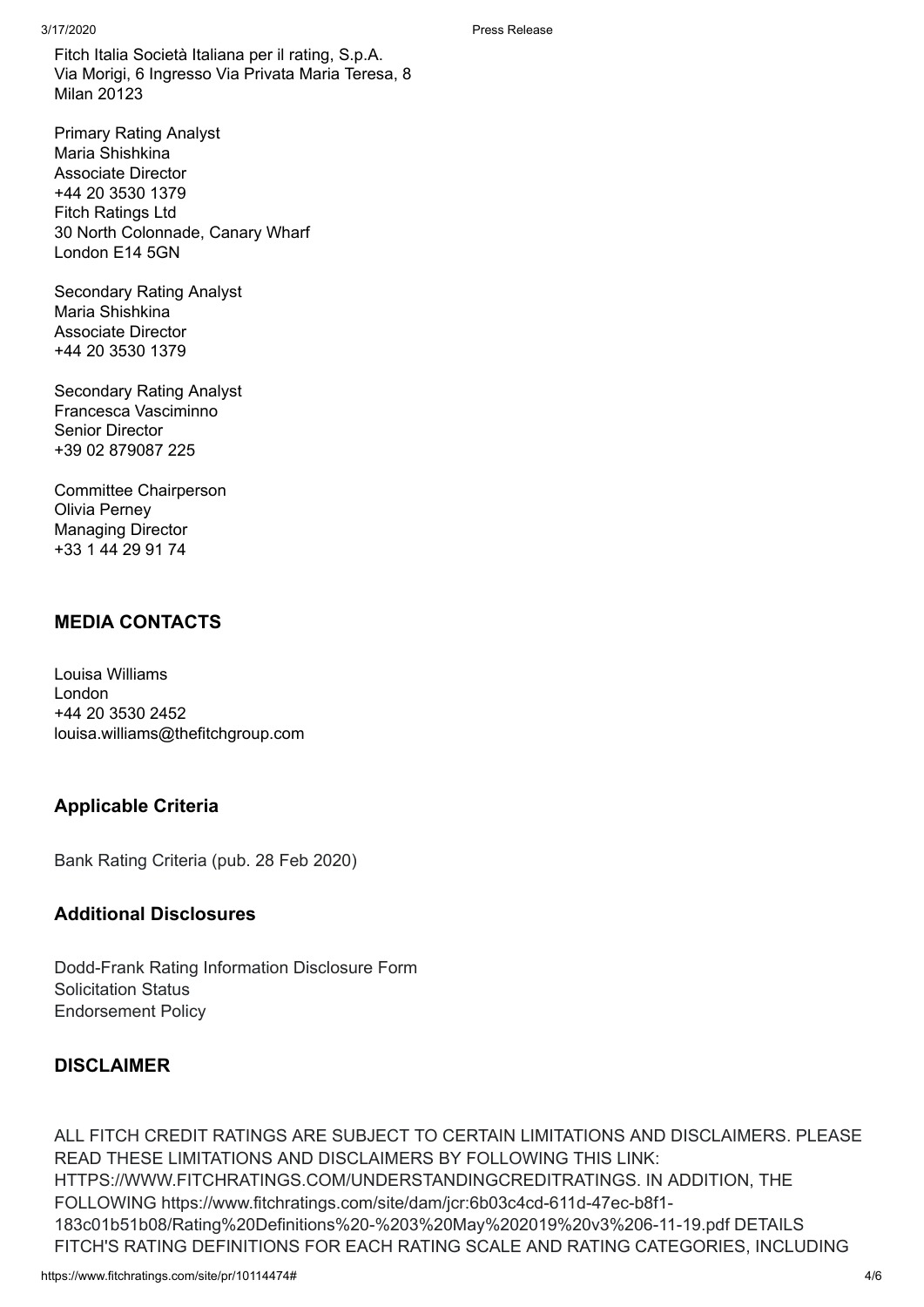#### 3/17/2020 Press Release

DEFINITIONS RELATING TO DEFAULT. PUBLISHED RATINGS, CRITERIA, AND METHODOLOGIES ARE AVAILABLE FROM THIS SITE AT ALL TIMES. FITCH'S CODE OF CONDUCT, CONFIDENTIALITY, CONFLICTS OF INTEREST, AFFILIATE FIREWALL, COMPLIANCE, AND OTHER RELEVANT POLICIES AND PROCEDURES ARE ALSO AVAILABLE FROM THE CODE OF CONDUCT SECTION OF THIS SITE. DIRECTORS AND SHAREHOLDERS RELEVANT INTERESTS ARE AVAILABLE AT [HTTPS://WWW.FITCHRATINGS.COM/SITE/REGULATORY](https://www.fitchratings.com/site/regulatory). FITCH MAY HAVE PROVIDED ANOTHER PERMISSIBLE SERVICE TO THE RATED ENTITY OR ITS RELATED THIRD PARTIES. DETAILS OF THIS SERVICE FOR RATINGS FOR WHICH THE LEAD ANALYST IS BASED IN AN EU-REGISTERED ENTITY CAN BE FOUND ON THE ENTITY SUMMARY PAGE FOR THIS ISSUER ON THE FITCH WEBSITE.

# **COPYRIGHT**

Copyright © 2020 by Fitch Ratings, Inc., Fitch Ratings Ltd. and its subsidiaries. 33 Whitehall Street, NY, NY 10004. Telephone: 1-800-753-4824, (212) 908-0500. Fax: (212) 480-4435. Reproduction or retransmission in whole or in part is prohibited except by permission. All rights reserved. In issuing and maintaining its ratings and in making other reports (including forecast information), Fitch relies on factual information it receives from issuers and underwriters and from other sources Fitch believes to be credible. Fitch conducts a reasonable investigation of the factual information relied upon by it in accordance with its ratings methodology, and obtains reasonable verification of that information from independent sources, to the extent such sources are available for a given security or in a given jurisdiction. The manner of Fitch's factual investigation and the scope of the third-party verification it obtains will vary depending on the nature of the rated security and its issuer, the requirements and practices in the jurisdiction in which the rated security is offered and sold and/or the issuer is located, the availability and nature of relevant public information, access to the management of the issuer and its advisers, the availability of pre-existing third-party verifications such as audit reports, agreed-upon procedures letters, appraisals, actuarial reports, engineering reports, legal opinions and other reports provided by third parties, the availability of independent and competent third- party verification sources with respect to the particular security or in the particular jurisdiction of the issuer, and a variety of other factors. Users of Fitch's ratings and reports should understand that neither an enhanced factual investigation nor any third-party verification can ensure that all of the information Fitch relies on in connection with a rating or a report will be accurate and complete. Ultimately, the issuer and its advisers are responsible for the accuracy of the information they provide to Fitch and to the market in offering documents and other reports. In issuing its ratings and its reports, Fitch must rely on the work of experts, including independent auditors with respect to financial statements and attorneys with respect to legal and tax matters. Further, ratings and forecasts of financial and other information are inherently forward-looking and embody assumptions and predictions about future events that by their nature cannot be verified as facts. As a result, despite any verification of current facts, ratings and forecasts can be affected by future events or conditions that were not anticipated at the time a rating or forecast was issued or affirmed.

The information in this report is provided "as is" without any representation or warranty of any kind, and Fitch does not represent or warrant that the report or any of its contents will meet any of the requirements of a recipient of the report. A Fitch rating is an opinion as to the creditworthiness of a security. This opinion and reports made by Fitch are based on established criteria and methodologies that Fitch is continuously evaluating and updating. Therefore, ratings and reports are the collective work product of Fitch and no individual, or group of individuals, is solely responsible for a rating or a report. The rating does not address the risk of loss due to risks other than credit risk, unless such risk is specifically mentioned. Fitch is not engaged in the offer or sale of any security. All Fitch reports have shared authorship. Individuals identified in a Fitch report were involved in, but are not solely responsible for, the opinions stated therein. The individuals are named for contact purposes only. A report providing a Fitch rating is neither a prospectus nor a substitute for the information assembled, verified and presented to investors by the issuer and its agents in connection with the sale of the securities. Ratings may be changed or withdrawn at any time for any reason in the sole discretion of Fitch. Fitch does not provide investment advice of any sort. Ratings are not a recommendation to buy, sell, or hold any security. Ratings do not comment on the adequacy of market